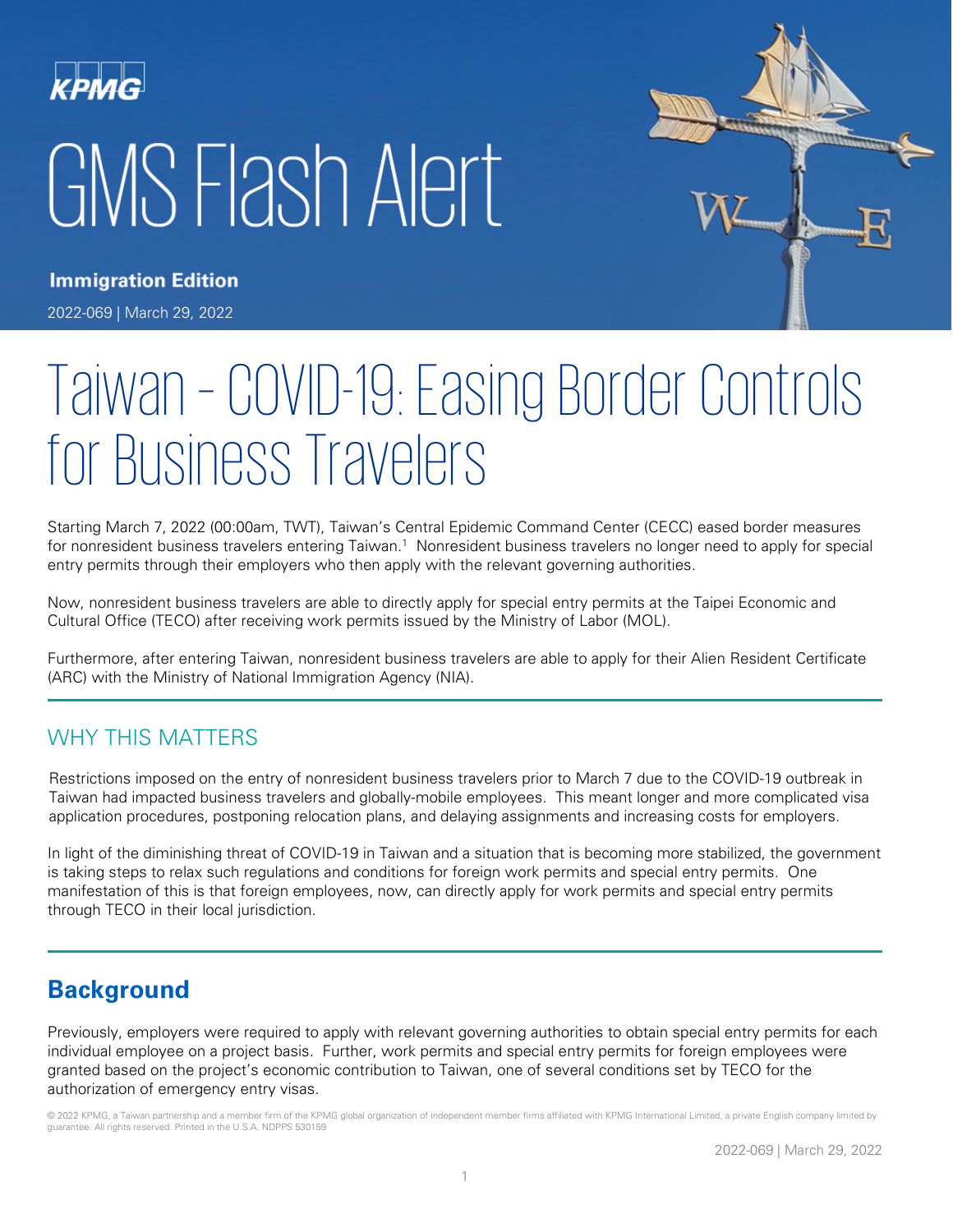# **New Situation**

With COVID-19 stabilizing in Taiwan, beginning March 7, such regulations and conditions for foreign work permits and special entry permits have eased. Now, foreign employees are able to directly apply for work permits and special entry permits through TECO in their local jurisdiction. For applications with TECO, foreign employees will need to have received a work permit issued by the MOL. They will need to present to TECO:

- their work permit,
- the employment contract with their employer,
- a declaration letter stating the employee will follow Taiwan's COVID-19 regulations and quarantine/self-isolation regulations,
- their passport and passport-style pictures,
- a flight ticket, and
- proof of quarantine hotel reservation, etc.

If the working period of foreign employees exceed 180 days, foreign employees will need to obtain an ARC by applying with the NIA.

#### KPMG NOTE

As TECO is located in different jurisdictions and has various document requirements, it is recommended to confirm with the respective TECO office regarding the required application documents.

# **Measures on Easing Border Regulations for Foreign Business Travelers from March 7, 2022**

Effective March 7, 2022 (00:00am, TWT), Taiwan is allowing nonresident business travelers to enter Taiwan. Regulations governing special entry permits for foreign nationals and nationals from the People's Republic of China ("China") – including Hong Kong and Macao – are set out as follows:

- Foreign nationals: Foreign nationals may enter Taiwan for business activities including business visits, investment, fulfillment of contractual obligations, and employment obligations; applicants should apply for a special entry permit at a Republic of China (R.O.C.) overseas representative office.
- Nationals from China, Hong Kong, and Macao: Nationals from China, Hong Kong, and Macao may enter Taiwan to fulfill contractual obligations or as part of internal transfers within multinational enterprises. For Chinese nationals, the company or institution assigning them should apply for their special entry permits via NIA's online application system. Hong Kong and Macao nationals may apply for special entry permits at TECO in Hong Kong or Macao, or at an R.O.C. overseas representative office in their place of residence.<sup>2</sup>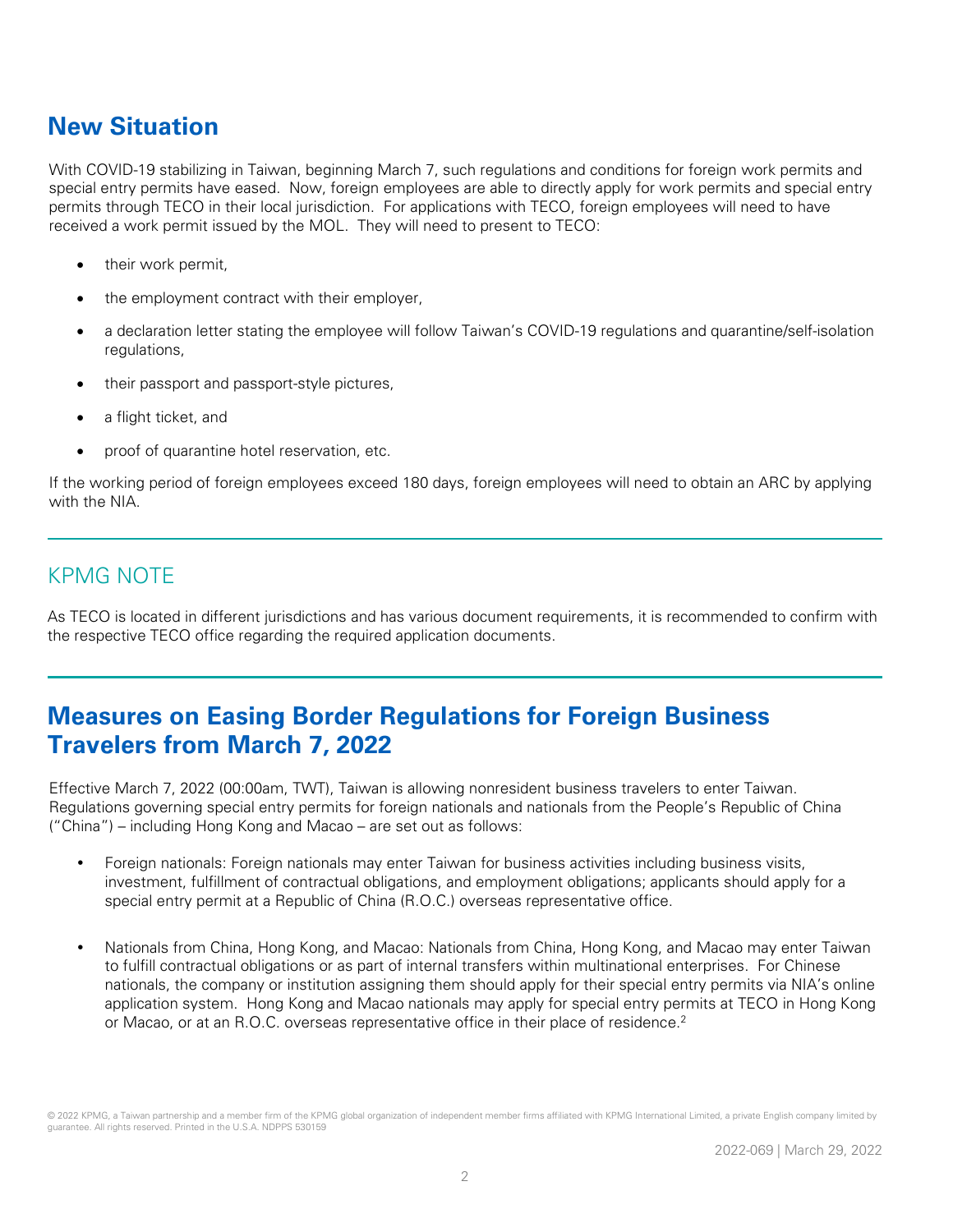# **Rules on RT-PCR Testing for Travelers**

**Effective January 4, 2022** (00:00am, TWT), travelers entering Taiwan are required to present a COVID-19 RT-PCR test report that is collected within a two-calendar-day period prior to their flight's departure. The two-day period is calculated from the date of "specimen collection date" i.e., molecular testing date, rather than the test result's reporting date. Travelers should make sure their COVID-19 RT-PCR test report meets such requirements before boarding their flight to Taiwan<sup>3</sup>

Moreover, **effective January 11, 2022** (00:00am, TWT), travelers arriving in Taiwan on-board long-haul flights from America, Europe, the Middle East, New Zealand, and Australia are being required to undergo rapid RT-PCR testing funded by the Taiwan government upon landing. Travelers who have tested negative are able to proceed to Customs and Immigration, then take a quarantine vehicle to a quarantine hotel or a government quarantine facility where they will complete quarantine requirements. For travelers who test positive, after relevant document inspection is completed, they will be transported to a designated hospital.<sup>4</sup>

# **Rules on Quarantine and Self-Isolation upon Arrival**

Effective March 7, 2022 (00:00am, TWT), the home quarantine period required for travelers arriving in Taiwan is shortened to 10 days. Relevant regulations are set out as follows:

#### **1. Rules on Home Quarantine and Self-Isolation**

- The home quarantine period for travelers arriving in Taiwan is shortened to 10 days, followed by a 7-day "selfhealth management<sup>"5</sup> i.e., self-isolation on Day 11. The day of arrival is counted as Day zero (0).
- Travelers should complete their quarantine at home or the residence of a family member or friend, adhering to the "one person per residence" policy; if such policy is unable to be met, travelers should complete the required 10-day home quarantine at a designated quarantine hotel/facility.
- Family members or members of the same household who arrive on the same day may choose to quarantine together in their home or the residence of a family member or friend. In addition, they may stay in the same quarantine hotel/facility.

#### **2. Rules on PCR Testing**

- 1. PCR Testing
	- Travelers arriving in Taiwan will undergo a PCR test upon arrival on Day 0.
	- On the last day of home quarantine, i.e., Day 10, travelers will take another PCR test at a designated hospital or a location designated by the local government. Travelers who test negative can continue on their 7-day self-health-management procedure.
	- A total of two PCR tests will be taken.
- 2. At-Home COVID-19 Rapid Antigen Test
	- Government-funded at-home COVID-19 rapid antigen tests will be given on the third, fifth, and seventh day of home quarantine.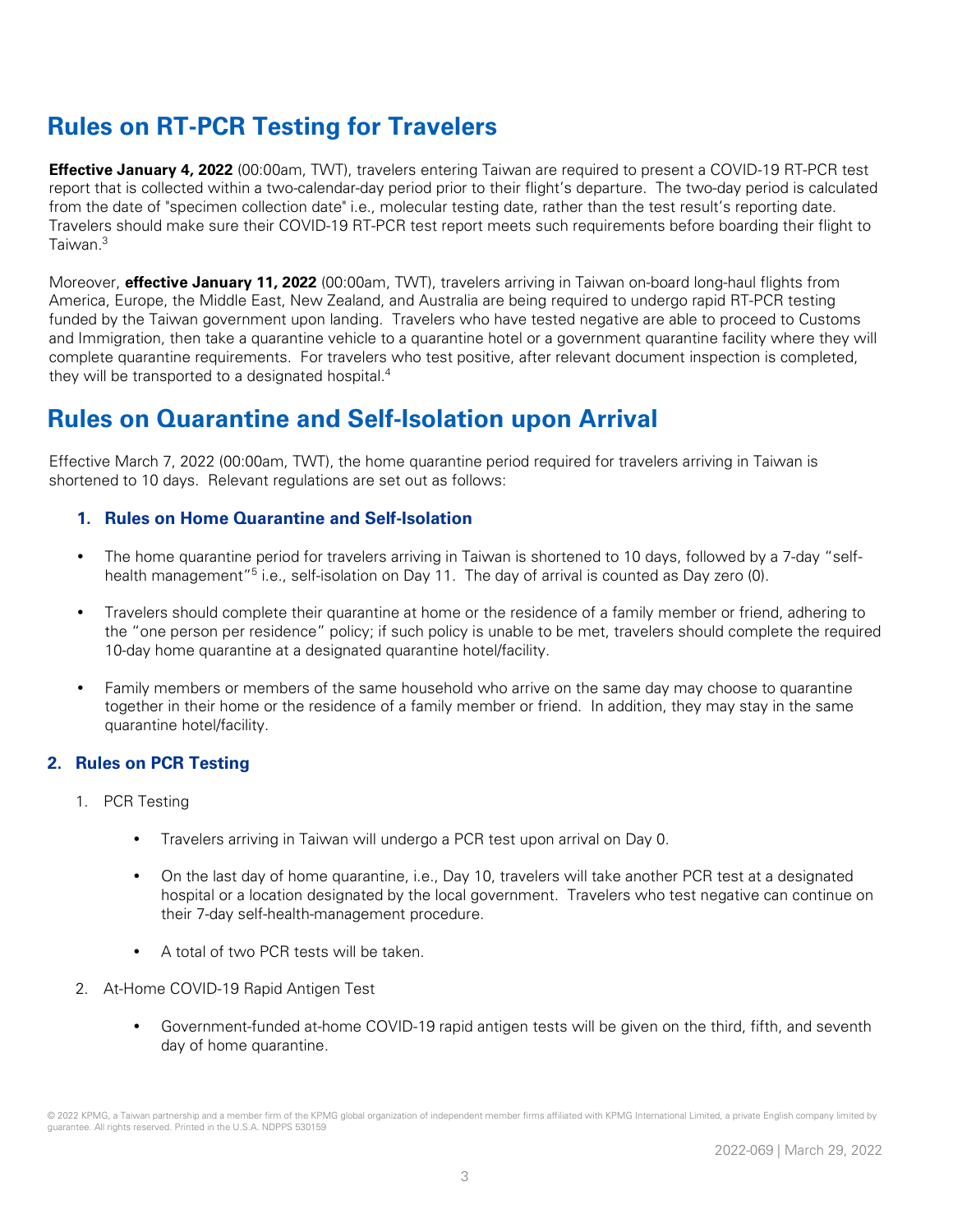- In addition, at-home rapid testing will be given on the third, sixth/seventh day of self-health management.
- At-home rapid test kits will be given at international airports/ports.<sup>6</sup>
- A total of five at-home rapid testing tests will be taken.

## FOOTNOTES:

1 "Taiwan to grant entry to nonresident business travelers beginning March 7": [https://www.cdc.gov.tw/En/Bulletin/Detail/U9jbBiBX7-1zeL9bcpDqXw?typeid=158.](https://www.cdc.gov.tw/En/Bulletin/Detail/U9jbBiBX7-1zeL9bcpDqXw?typeid=158)

2 Ibid.

3 "In response to rapid spread of Omicron variant, COVID-19 RT-PCR test reports required for inbound passengers must be issued within two days which is based on specimen collection date": [https://www.cdc.gov.tw/En/Bulletin/Detail/n\\_PlQtV-5AjAKAofvmUgBA?typeid=158.](https://www.cdc.gov.tw/En/Bulletin/Detail/n_PlQtV-5AjAKAofvmUgBA?typeid=158)

4 "In response to severe global COVID-19 situation, travelers arriving on long-haul flights to be required to be tested upon arrival and be transported to hospital if they test positive starting Jan. 11": [https://www.cdc.gov.tw/En/Bulletin/Detail/8Pxg7-A1v6KoO-qUvqgGiA?typeid=158.](https://www.cdc.gov.tw/En/Bulletin/Detail/8Pxg7-A1v6KoO-qUvqgGiA?typeid=158)

5 "The difference between home quarantine and self-health management": [https://www.cdc.gov.tw/En/Category/QAPage/SbkmnM5v0OwdDMjJ2tI\\_xw.](https://www.cdc.gov.tw/En/Category/QAPage/SbkmnM5v0OwdDMjJ2tI_xw)

6 "Isolation period for close contacts of confirmed cases to be shortened to 10 days beginning March 7": [https://www.cdc.gov.tw/En/Bulletin/Detail/8PQq7RYoEX3gX2a\\_N0uTbg?typeid=158.](https://www.cdc.gov.tw/En/Bulletin/Detail/8PQq7RYoEX3gX2a_N0uTbg?typeid=158)

#### Related Resources:

- Adapted from (in Mandarin) e-Tax Alert[, Issue 175, 15 March 2022.](https://home.kpmg/tw/zh/home/insights/2022/03/e-tax-alert-175.html) e-Tax Alert is a publication of the KPMG International member firm in Taiwan (Republic of China).
- Taiwan Centers for Disease Control [Taiwan Centers for Disease Control \(](https://www.cdc.gov.tw/En)cdc.gov.tw).

\* \* \* \*

<sup>© 2022</sup> KPMG, a Taiwan partnership and a member firm of the KPMG global organization of independent member firms affiliated with KPMG International Limited, a private English company limited by guarantee. All rights reserved. Printed in the U.S.A. NDPPS 530159